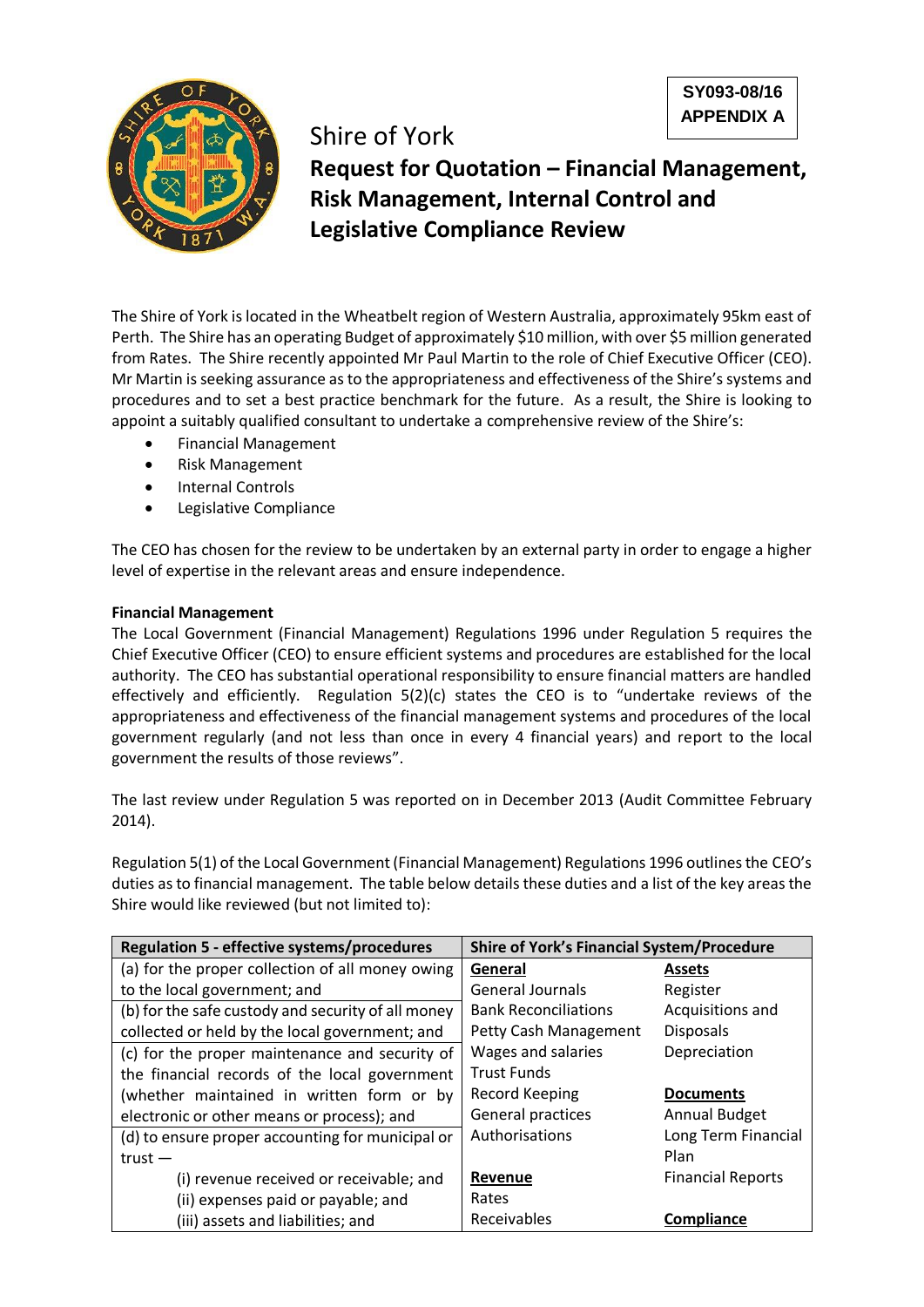| (e) to ensure proper authorisation for the        | Fees and Charges       | Insurance              |
|---------------------------------------------------|------------------------|------------------------|
| incurring of liabilities and the making of        |                        | Goods & Services       |
| payments; and                                     |                        | Tax                    |
| (f) for the maintenance of payroll, stock control | <b>Expenditure</b>     | Fringe Benefit's Tax   |
| and costing records; and                          | Procurement            | Minutes &              |
| (g) to assist in the preparation of budgets,      | Payments               | meetings               |
| budget reviews, accounts and reports required     | Credit card procedures | Registers              |
| by the Act or these regulations.                  | Cost management and    | <b>Delegations</b>     |
|                                                   | control                | <b>Audit Committee</b> |
|                                                   | Overhead allocations   | Information storage    |

## **Risk Management, Internal Control and Legislative Compliance**

The Local Government (Audit) Regulations 1996 under Regulation 17 requires the CEO to review the appropriateness and effectiveness of a local government's systems in relation to risk management, internal control and legislative compliance. Each of these areas is to be the subject of a review at least once every 2 calendar years.

The last review under Regulation 17 was conducted in house and reported to the Audit Committee on 18 March 2015.

The CEO has decided to conduct the Regulation 17 review alongside the Financial Management Review. It is noted the Department of Local Government and Communities issued Operational Guideline Number 9 with respect to Audit in Local Government. The Shire would expect that the scope of works cover the minimum of this Guideline. The tables below outline some (but not limited to) key areas the Shire would like reviewed (in addition to those reviewed as part of the Financial Management Review):

| <b>Risk Management</b>                                                      |  |  |  |
|-----------------------------------------------------------------------------|--|--|--|
| Existence and effectiveness of the risk management system                   |  |  |  |
| Currency and effectiveness of the Shire's Business Continuity Plan          |  |  |  |
| Process for determining and managing material operating risk                |  |  |  |
| Occurrence of regular risk reports                                          |  |  |  |
| Adequacy of processes to manage insurable risk                              |  |  |  |
| Adequacy of insurance cover                                                 |  |  |  |
| Adequacy of controls in place to deal with unusual or risky transactions    |  |  |  |
| The Shire's procurement framework with a focus on probity and transparency  |  |  |  |
| Treatment plan for fraud and misconduct risks                               |  |  |  |
| Overall monitoring, reporting and communication surrounding risk management |  |  |  |
|                                                                             |  |  |  |
| <b>Internal Controls</b>                                                    |  |  |  |
| Delegation of authority (completeness and adherence)                        |  |  |  |
| Adequacy of segregation of duties                                           |  |  |  |
| Adequacy of documented policies and procedures                              |  |  |  |
| Effectiveness of policy and process reviews                                 |  |  |  |

Adequacy of internal audits

Access to Information Technology and other relevant controls

| <b>Legislative Compliance</b>                                       |
|---------------------------------------------------------------------|
| Current measures to monitor and capture legislative compliance      |
| Ability of the Shire to stay informed regarding legislative changes |
| Management of information and data                                  |
| Procedures for receiving, retaining and treating complaints         |